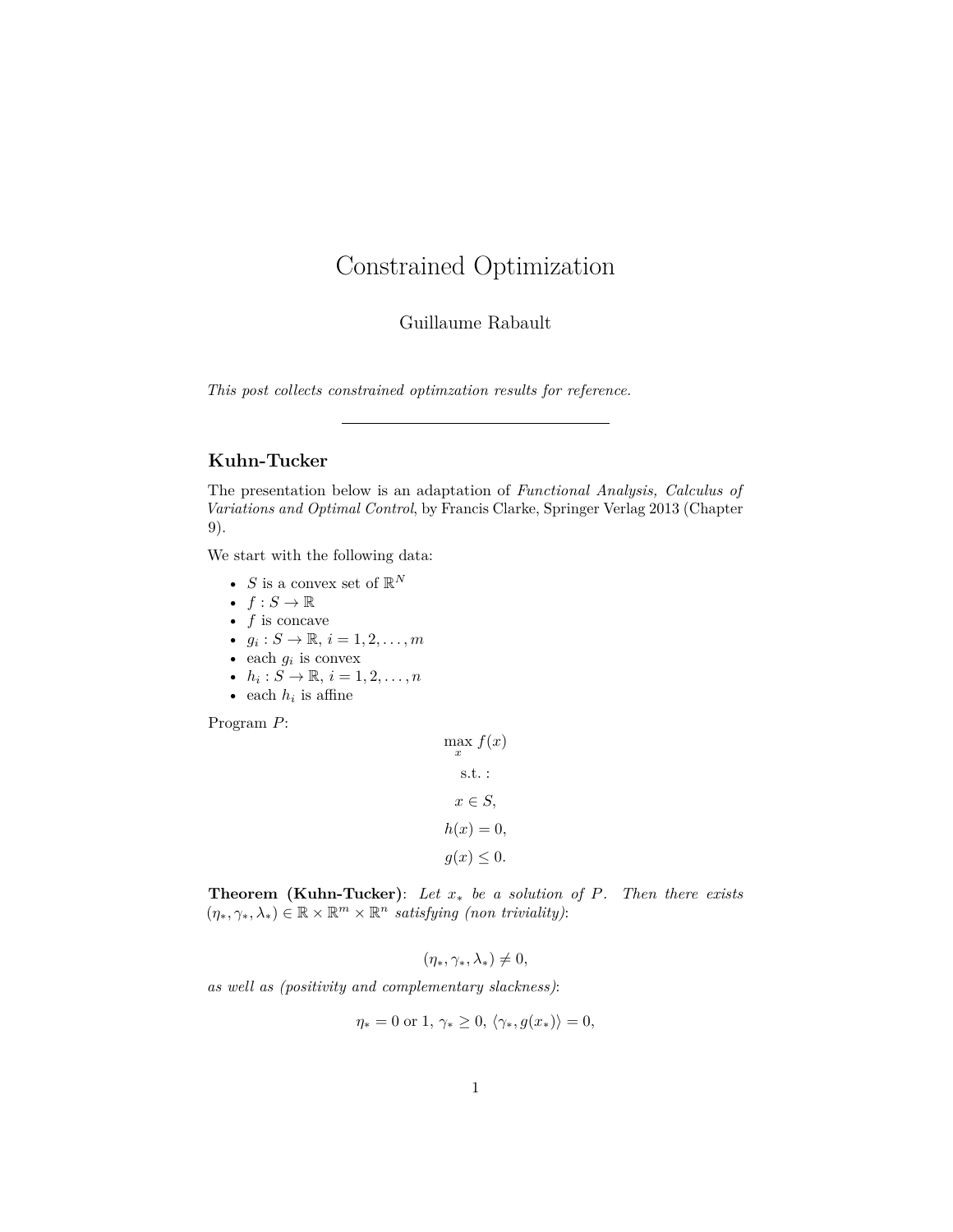*and (maximization condition)*,  $\forall x \in S$ :

$$
\eta_* f(x) - \langle \gamma_*, g(x) \rangle - \langle \lambda_*, h(x) \rangle \leq \eta_* f(x_*) - \langle \gamma_*, g(x_*) \rangle - \langle \lambda_*, h(x_*) \rangle = \eta_* f(x_*).
$$

 $\blacksquare$ 

The proof of this proposition entails the analysis of the convex cone:

$$
C = \{ (f(x) - \delta, g(x) + \Delta, h(x)) : \delta \ge 0, \Delta \ge 0, x \in S \},
$$

around  $z_* = (f(x_*), 0, 0)$ , which must lie on its boundary. One then uses the fact that there must exist a vector at  $z_*$  that points towards the exterior of  $C$ and such that the scalar product of this vector with any vector  $z - z_*$  (where  $z$ is in *C*) is negative.

#### **First order condition**

In the above theorem, the usual stationarity condition (first order condition) is replaced by a maximization condition. It is clear that if  $x_*$  is in the interior of *S* and that *f* and *g* are differentiable at *x*∗, the maximization condition implies:

$$
\eta_* \nabla f(x) - \langle \gamma_*, \nabla g(x) \rangle - \langle \lambda_*, \nabla h(x) \rangle = 0.
$$

## **Sufficiency**

When  $\eta_* = 1$  (the normal case), the maximization condition reads:

$$
f(x) - \langle \gamma_*, g(x) \rangle - \langle \lambda_*, h(x) \rangle \le f(x_*), \forall x \in S.
$$

Since  $\gamma_* \geq 0$ , we have  $\langle \gamma_*, g(x) \rangle \leq 0$  whenever *x* satisfies the inequality constraint  $g(x) \leq 0$ . In addition, under the set of constraints,  $h(x) = 0$ . We can thus conclude that:

$$
f(x) \le f(x_*) , \forall x \in S, g(x) \le 0, h(x) = 0,
$$

and we can conclude that  $x_*$  is optimum, i.e. the conditions in the theorem are also sufficient.

#### **Slater condition**

**Theorem (Slater conditions)**: *Assume that there exists a strictly admissible point x*<sup>0</sup> *for P, i.e.*:

$$
x_0 \in \text{int}S, g(x_0) < 0, h(x_0) = 0,
$$

*and the affine functions of the equality constraints are independent. Then the multiplier of the Kuhn-Tucker Theorem satisfies*  $\eta_* = 1$ .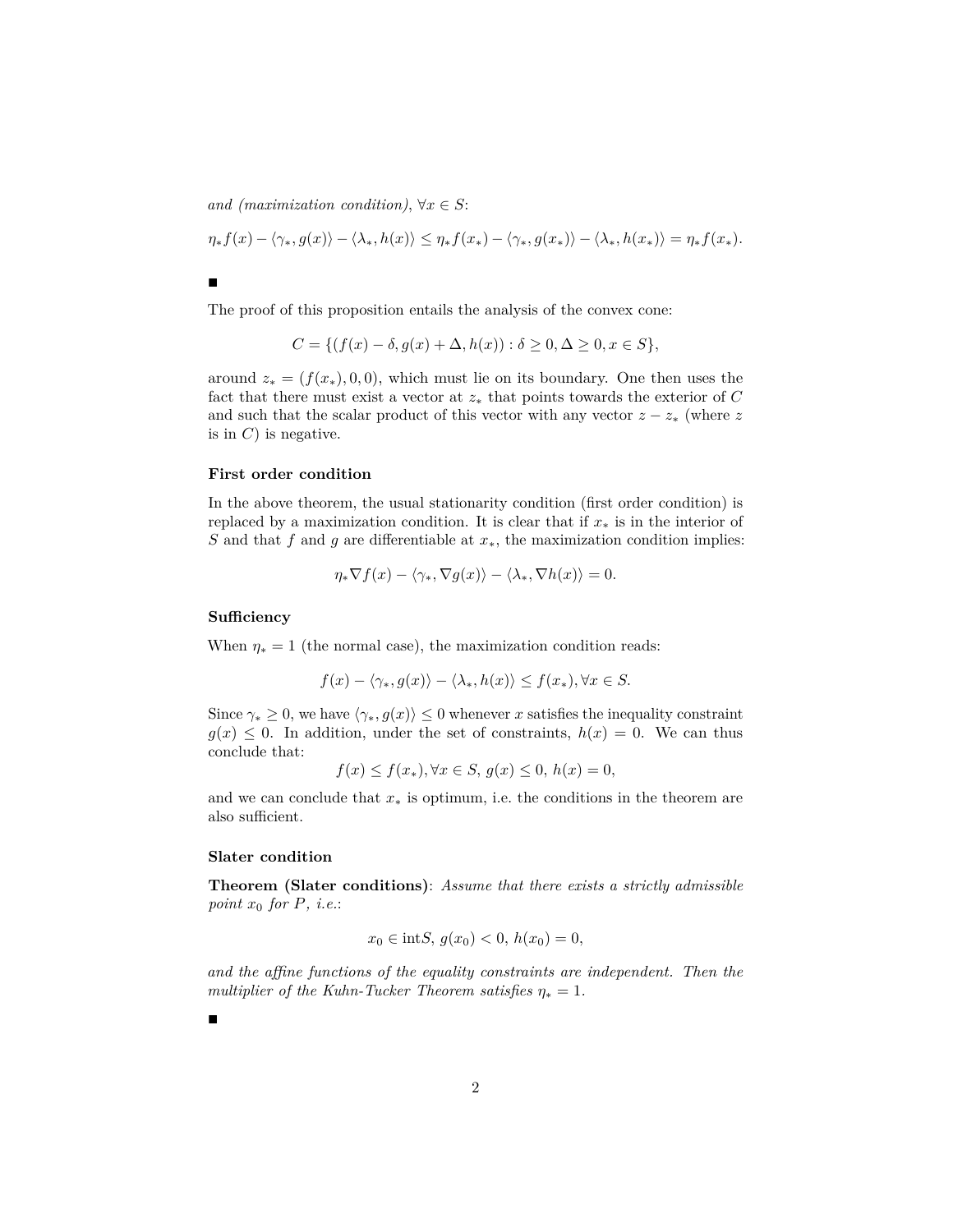# **Saddle point property**

Assume  $x_*$  and  $(1, \gamma_*, \lambda_*)$  are the multiplier of problem *P*. The maximization condition in the Kuhn-Tucker theorem reads:

$$
f(x) - \langle \gamma_*, g(x) \rangle - \langle \lambda_*, h(x) \rangle \le f(x_*) - \langle \gamma_*, g(x_*) \rangle - \langle \lambda_*, h(x_*) \rangle = f(x_*), \forall x \in S.
$$

Now, since  $\gamma_* \geq 0$  and  $g(x_*) \leq 0$ , we have  $\langle \gamma, g(x_*) \rangle \geq 0$  for all  $\gamma \geq 0$  with equality for  $\gamma_*$  (complementary slackness). We also have  $\langle \lambda, h(x_*) \rangle = 0$ . As a result we have:

$$
f(x) - \langle \gamma_*, g(x) \rangle - \langle \lambda_*, h(x) \rangle \le f(x_*) \le f(x_*) - \langle \gamma, g(x_*) \rangle - \langle \lambda, h(x_*) \rangle,
$$
  

$$
\forall x \in S, \, \gamma \ge 0, \, \lambda.
$$

This is the famous saddle point property for the Lagrangian of the constrained optimization problem.

## **Multipliers as derivatives of the value function**

One can consider the following maximization problem, noted  $P(\alpha, \beta)$ :

$$
\max_{x} f(x)
$$
  
s.t. :  

$$
x \in S,
$$
  

$$
h(x) = \beta,
$$
  

$$
g(x) \leq \alpha.
$$

**Theorem**: *Assuming there is a solution x*<sup>∗</sup> *to problem P where the Slater condition is satisfied.* Define  $V(\alpha, \beta)$  *as the value function of*  $P(\alpha, \beta)$ *. Then, V*( $\cdot$ *, ·*) *is concave with values in*  $[-\infty, +\infty)$ *. The vector*  $(1, \gamma, \lambda)$  *is a multiplier associated to*  $x_*$  *if and only if*  $(\gamma, \lambda)$  *is such that:* 

$$
V(\alpha, \beta) \le V(0, 0) + \langle \gamma, \alpha \rangle + \langle \lambda, \beta \rangle.
$$

 $\blacksquare$ 

The vector  $(\gamma, \lambda)$  is called the superdifferential of the concave value function at (0,0). If  $V(\cdot, \cdot)$  is differentiable,  $\gamma$  is the partial derivative with respect to  $\alpha$  and *λ* is the partial derivative with respect to *β*.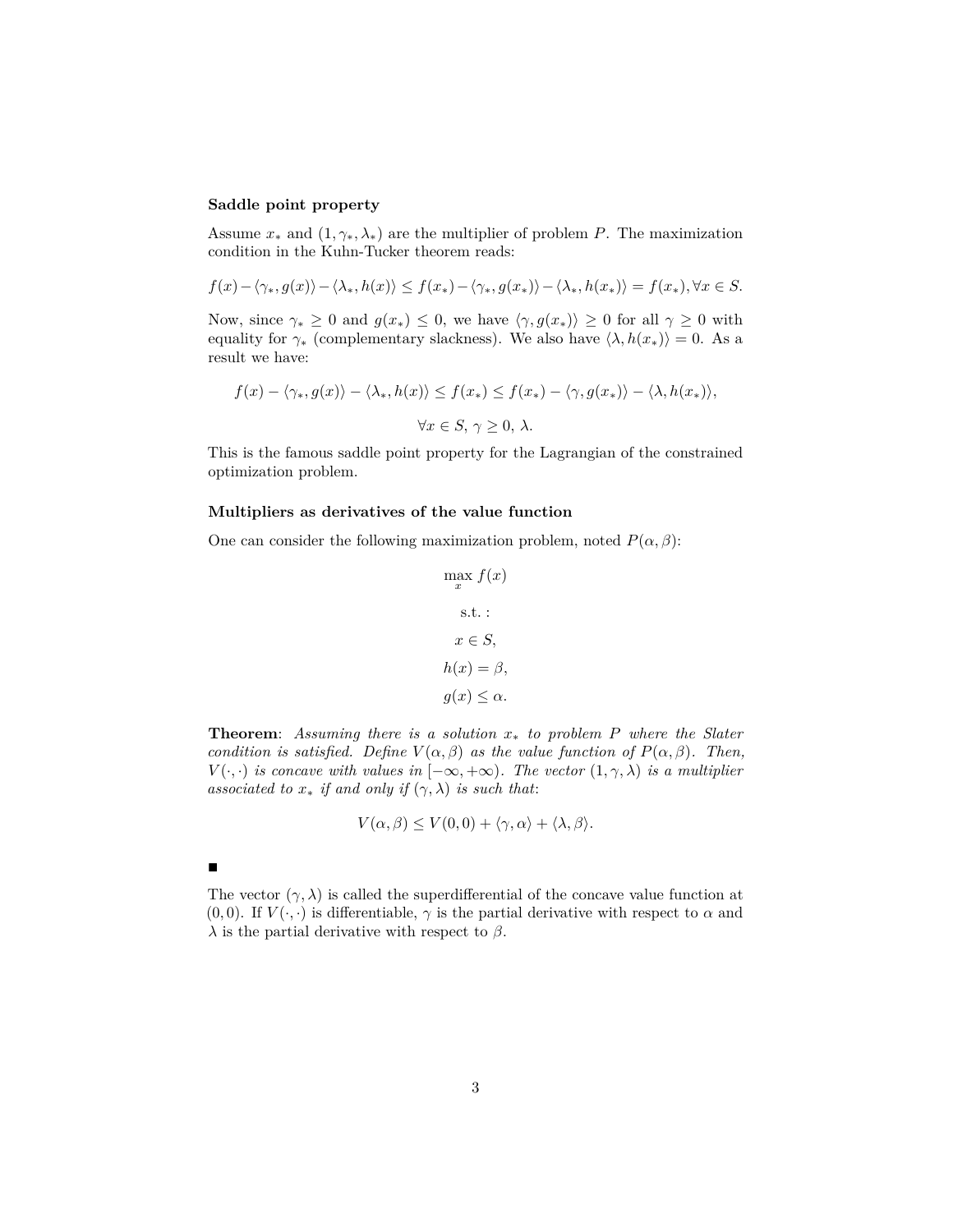#### **Remark**

The most confusing aspect in the multiplier rule is perhaps the choice of the sign of the multiplier in the case of inequality constraints. In other words, how should we choose to formulate the Lagrangian? The logic is as follows. When the inequality constraint is of the form  $g(x) \leq 0$  and the problem is a maximization one, the multiplier rule should be that at the optimum, increasing *f* should require increasing *g*. Gradients therefore have to be colinear (up to the adjustment for the equality constraints) with a positive constant of proportionality. In the expression below:

$$
\nabla f(x) = \langle \gamma_*, \nabla g(x) \rangle + \langle \lambda_*, \nabla h(x) \rangle,
$$

*γ* should be positive. This pins down the form of the Lagrangian. Should the constraint be  $q(x) \geq 0$ , the sign of  $\gamma$  would have to be reversed.

# **Envelope Theorem**

The penultimate section gives the derivatives of the value function with respect to the parameters of the constraint. One can understand this rule adapting an argument usually coined the envelope theorem. The envelope theorem concerns the maximization problem:

$$
\max_{x} f(x, t)
$$
  
s.t. :  
 $x \in S$ ,

where *t* is for instance a real parameter, *S* is a convex subset of  $\mathbb{R}$  (say) and *f* is assumed continuously differentiable in both variables. Whenever this problem has an interior solution (i.e. in the interior of *S*)  $x^*(t)$  for *t* in an interval  $I = ]t_0, t_1[,$ then, the value function attached to this problem satisfies (assuming this value function is differentiable)<sup>[1](#page-3-0)</sup>:

$$
V'(t) = \frac{\partial f}{\partial t}(x^*(t), t),
$$

in this interval. In other words, the derivative of the value function can be computed as if the command was fixed at  $x^*(t)$  in the marginal experiment. Indeed, we have:

$$
\frac{\partial f}{\partial x}(x^*(t), t) = 0,
$$

so that this term drops out in the variation of *f*:

$$
dV = \frac{\partial f}{\partial x}(x^*(t), t)dx + \frac{\partial f}{\partial t}(x^*(t), t)dt.
$$

<span id="page-3-0"></span><sup>&</sup>lt;sup>1</sup>For a rigorous discussion of envelope theorems, you might want to check Milgrom-Segal, 2002, 'Envelope Theorems for Arbitrary Choice Sets', *Econometrica* 70 (2):583-601.